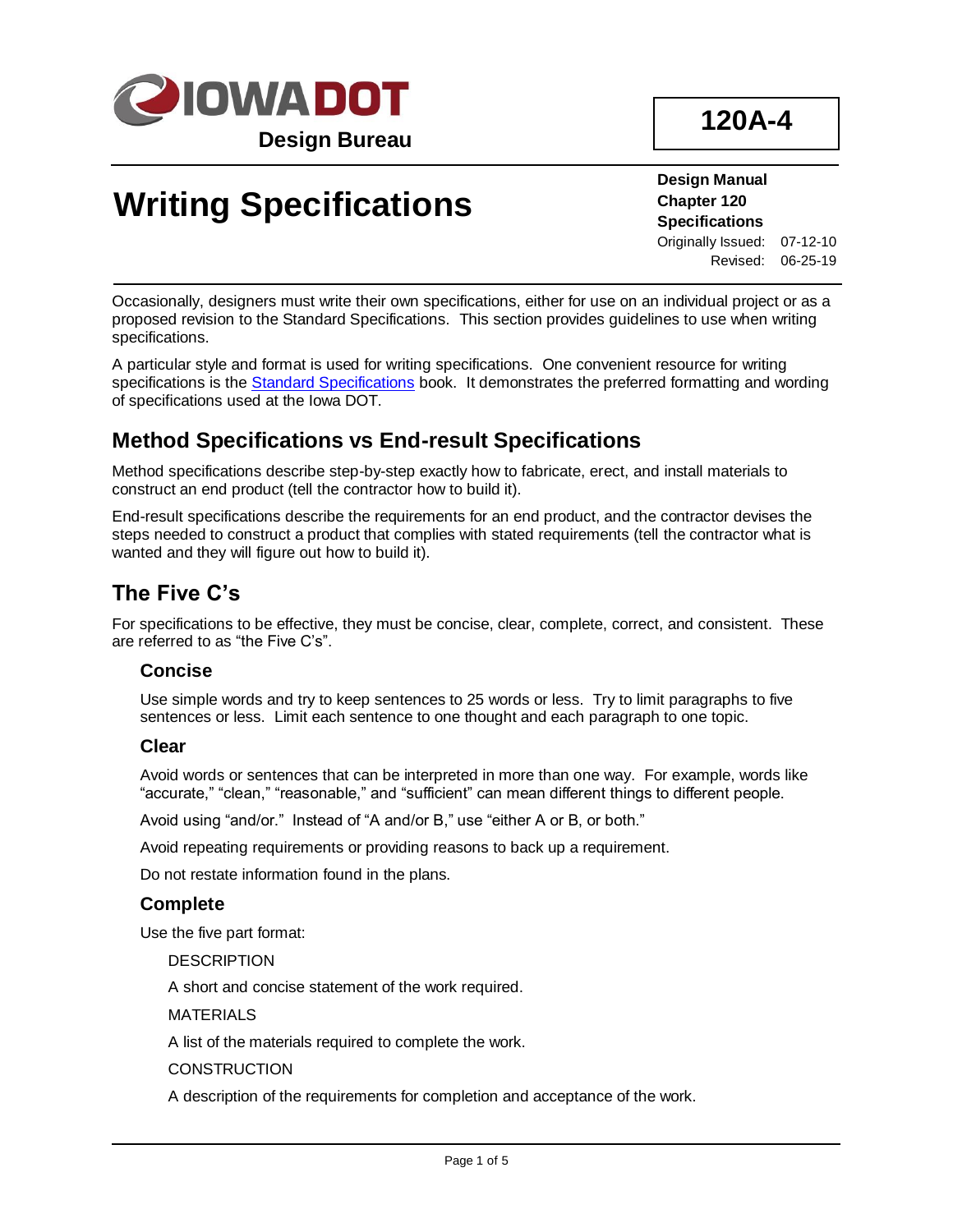#### METHOD OF MEASUREMENT

A description of the procedures used to measure the pay items. Include units of measurement, how items will be measured (plan quantity, placed, etc.), and measurement factors such as temperature, waste, spillage, etc.

BASIS OF PAYMENT

A definition of pay items needed to complete the work. Include incidental items.

#### **Correct**

Thoroughly research information to be sure that it is correct. Make sure references are correct and up-to-date.

Make sure spelling, grammar, and punctuation are correct.

#### **Consistent**

Be consistent with punctuation, grammar, word usage, format, referencing, and the use of abbreviations and numbers.

### **Abbreviations, Symbols, and Numbers**

[Article 1101.02](../../erl/current/GS/content/1101.htm#Section110102) lists definitions for several abbreviations used in the Standard Specifications. When introducing an abbreviation that is not in Article 1101.02, spell it out first followed by the abbreviation in parentheses.

Example: Ensure the moisture content of sawed material treated with chromated copper arsenate (CCA) is no more than 20% prior to treatment.

Spell out all months and days of the week.

Do not use contractions, for example: isn't, don't, or aren't.

#### **Abbreviations to Avoid**

- Use "also known as" instead of "a.k.a."
- Use "for example" instead of "e.g."
- Use "and other things" or "and so forth" instead of "etc."
- Use "in other words" or "that is" instead of "i.e."
- Use "and" instead of "&"
- Use "additional" instead of "addl."
- Use "amount" instead of "amt."
- Use "approximately" instead of "approx."
- Use "average" instead of "avg."
- Use "each" instead of "ea."
- Use "including" instead of "incl."
- Use "manufacturer" instead of "mfr."
- Use "quantity" instead of "qty."
- Use "section" instead of "sec."
- Use "standard" instead of "std."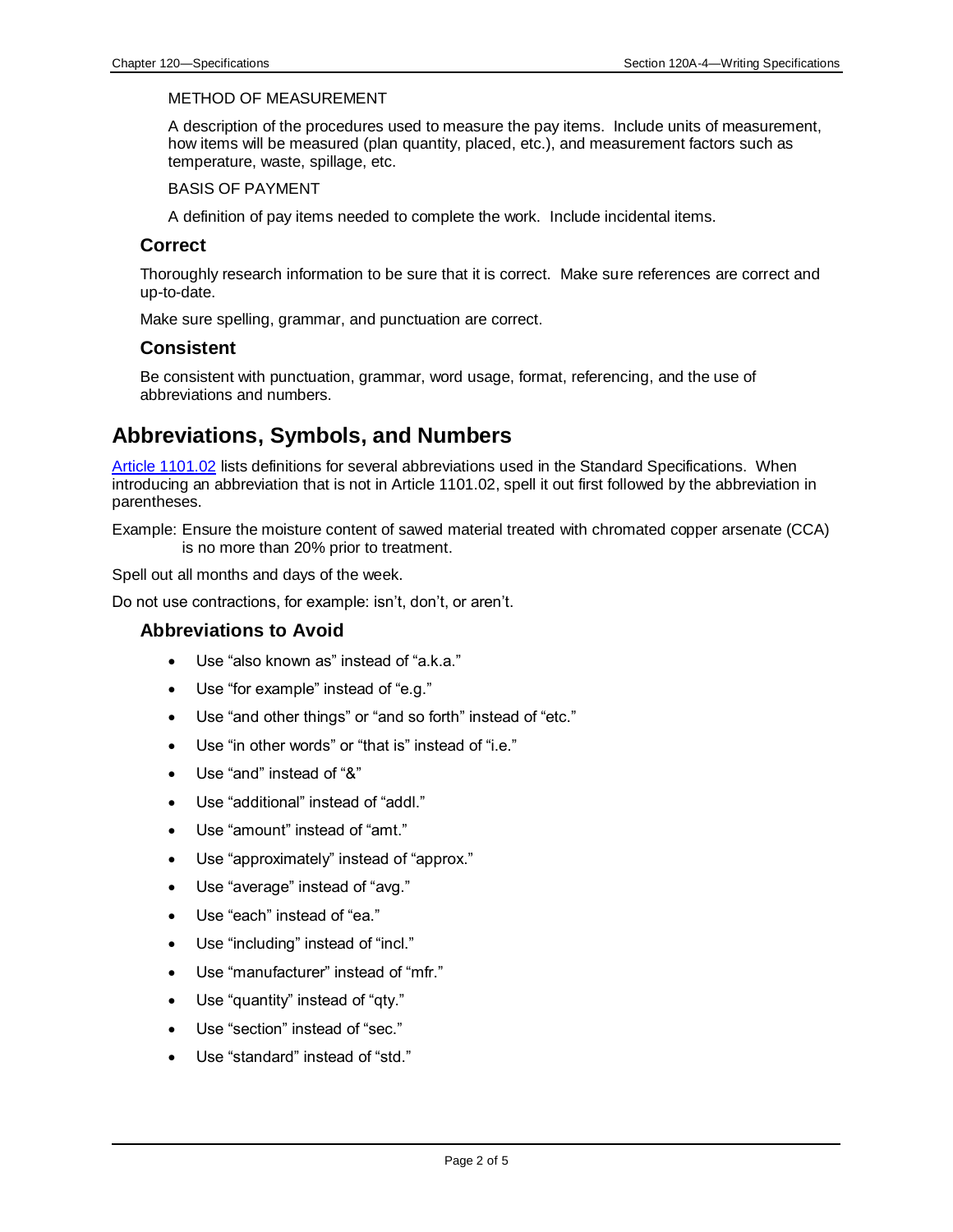#### **Allowable Abbreviations**

- "Iowa DOT" (but not "IDOT") for "Iowa Department of Transportation."
- "No." for "number" when referring to a particular item, for example Gradation No. 32 in the Aggregate Gradation Table, or the No. 200 sieve, or insulated No. 22 AWG wire.
- In the names of businesses:
	- o Use "Co." for "Company."
	- o Use "Corp." for "Corporation."
	- o Use "Inc." for "Incorporated."
	- o Use "Ltd." for "Limited."

#### **Symbols**

- Use "%" after a number. Spell out "percent" in other situations.
- Use "°" for temperature. Spell "degrees" out for an angle.
- Use "±" instead of "plus or minus."
- Use "less than" instead of "<"

#### **Numbers**

- Spell out ordinals: first, second, third, fourth; not 1st, 2nd, 3rd, 4th.
- Use commas in numerical values of five or more digits.

Examples: 1500 feet, 12,000 gallons.

- Always use numerals when designating a technical measurement, including hours and days. Examples: 3 inches, 12 feet, 5 gallons, 2 hours, 7 calendar days.
- Spell out the number when designating a quantity, unless the number is greater than ten. Examples: six copies of the shop drawings, two passes with a roller, 50 repetitions.

#### **Fractions and Decimals**

• Fractions may be used with English units, but never with metric units.

Examples: a 1/4 inch bolt, a 1/2 mile detour.

• When using a whole number with a fraction, place a space between the number and the fraction.

Examples: 1 1/4 inches, 3 1/2 working days.

• Decimals may be used with English or metric units. For decimal values between 0 and 1, place a 0 before the decimal point.

Examples: 0.8 kg, 0.15 inches, 0.12 gallons.

## **Referencing**

Do not use gender references.

- Instead of "his" or "he" use "they," "their," "the Contractor," or reword the sentence.
- Use "quality" instead of "workmanship."
- Use "flaggers" instead of "flagmen."

**Note:** the use of "manhole" is acceptable.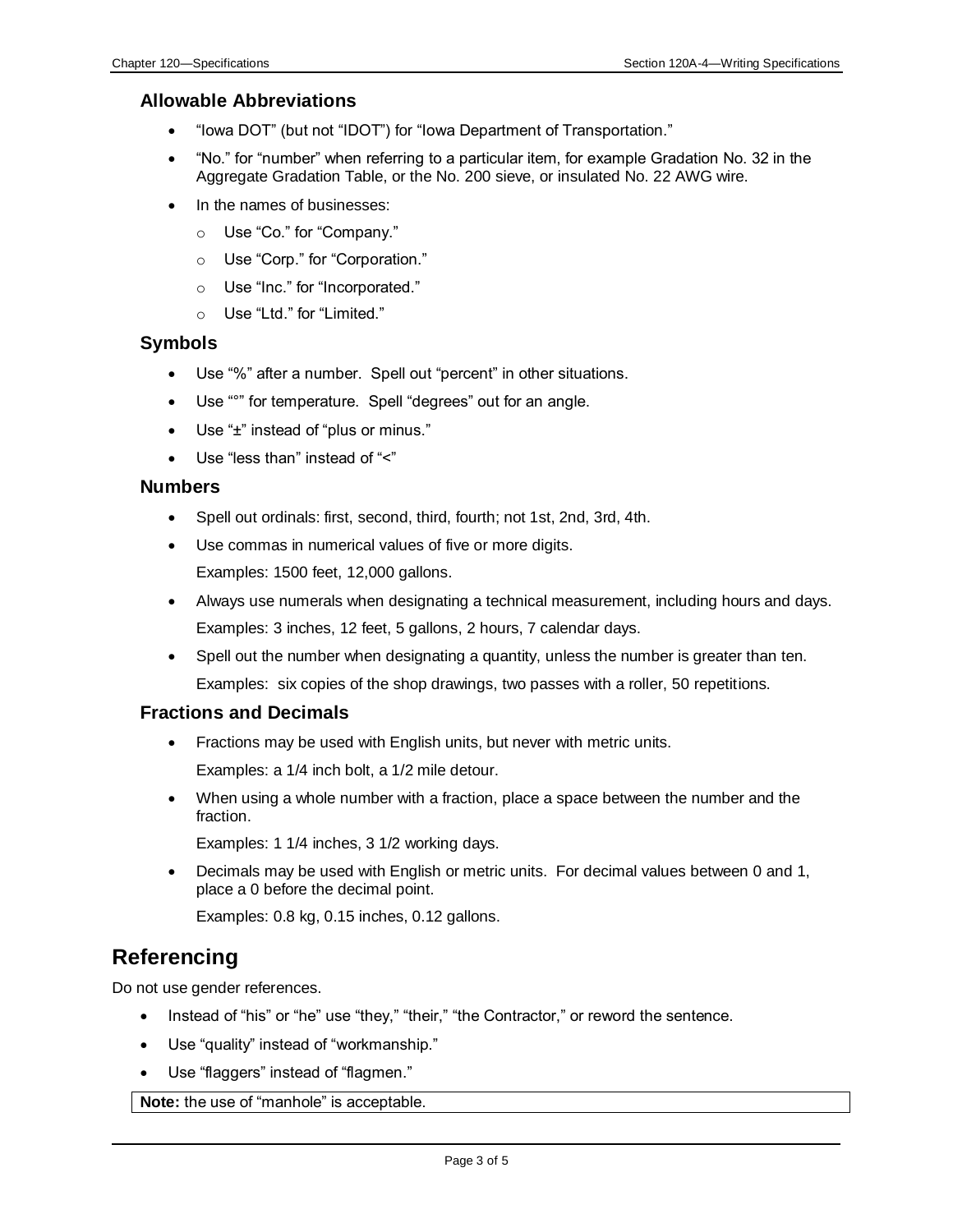#### **Documents**

- The Standard Specifications are referenced in the following manner:
	- o Division 26 of the Standard Specifications
	- o Section 2602 of the Standard Specifications
	- o Article 2602.07 of the Standard Specifications
	- o Article 2602.07, F, of the Standard Specifications
	- o Article 2602.07, F, 1, of the Standard Specifications
- When referencing a Developmental Specification, Special Provision, or Supplemental Specification, use only the title. Do not include the number.
- When referencing a Materials I.M., use only the number. Do not include the title.
- ASTM references are shown in this format: ASTM C 103.
- AASHTO references are shown in this format:
	- $\circ$  AASHTO M 86/M 86M if the standard is available in both English and metric units.
	- o AASHTO M 198 if the standard is available in English units only.

#### **Entities**

The following items are defined in the Standard Specifications and must be capitalized as shown:

- Contracting Authority (not Owner).
- Engineer (not Owner or Inspector).
- Contractor (not Prime or subcontractor).
- Professional Engineer licensed in the State of Iowa (when referencing a licensed engineer).

Typically, references are not made to the plans; instead, references are made to the contract documents, of which the plans are a part.

Example: Refer to the contract documents for details of over-excavation of rock and wet or soft foundations.

### **Wording**

#### **Stating a Contractor's Responsibility**

A contractor's responsibilities are described using the active voice and imperative mood. The subject is understood to be the contractor, so the subject does not need to be stated.

Example: Mark subdrain outlets with steel posts. Use steel posts meeting the requirements of Article 4154.09. Drive the posts 3 feet into the ground.

#### **Stating a Contracting Authority or an Engineer's Responsibility**

A contracting authority's or engineer's responsibilities are described using the indicative mood with either an active or passive voice. Use the active voice if the subject is doing the action. Use the passive voice if the subject is the receiver of the action or the subject is not stated.

Examples:

Active: The Contracting Authority will supply all permanent signs on the project.

The Engineer will compute the volume of flowable mortar furnished and placed.

Passive: Placing backfill for construction of the shoulder area will be paid for separately.

Payment will be at the contract unit price per cubic yard for the quantity of backfill material furnished.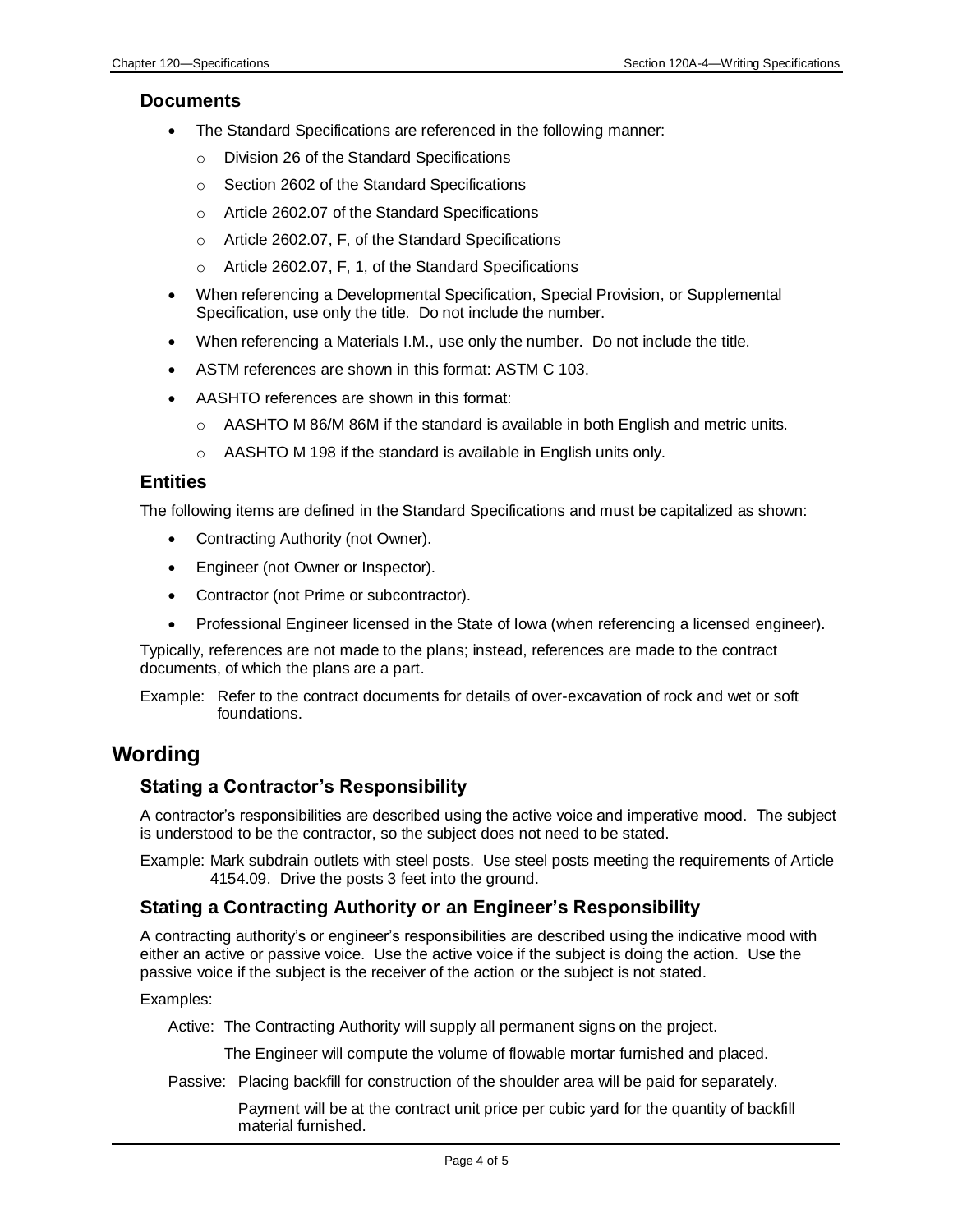#### **Stating the Method of Measurement**

• When payment is by plan quantity, state the following: "Measurement for *bid item description*, in *units*, will be the quantity shown in the contract documents."

Example: Measurement for Combined Concrete Sidewalk and Retaining Wall, in cubic yards, will be the quantity shown in the contract documents.

• When payment is by measured quantity, state the following: "Measurement for *bid item description* will be in *units*." Accuracy of measurement can also be specified.

Example: Measurement for Combined Concrete Sidewalk and Retaining Wall will be in cubic yards.

#### **Stating the Basis of Payment**

• State the following: "Payment for *bid item description* will be at the contract unit price per *unit*."

Example: Payment for Combined Concrete Sidewalk and Retaining Wall will be at the contract unit price per cubic yard.

• Do not include the sentence, "This payment shall be full compensation for all materials, labor, and equipment necessary to complete the work." This is covered by Division 11 of the Specifications. However, items included in the payment can be stated for clarification. Something similar to the following statement (for the example above) can be included:

Payment is full compensation for:

- Excavation and foundation preparation,
- Furnishing and placing concrete and reinforcing steel,
- Joint material,
- Subdrain,
- Porous backfill material,
- Suitable backfill material,
- Finishing disturbed areas, and
- Shoring as necessary.